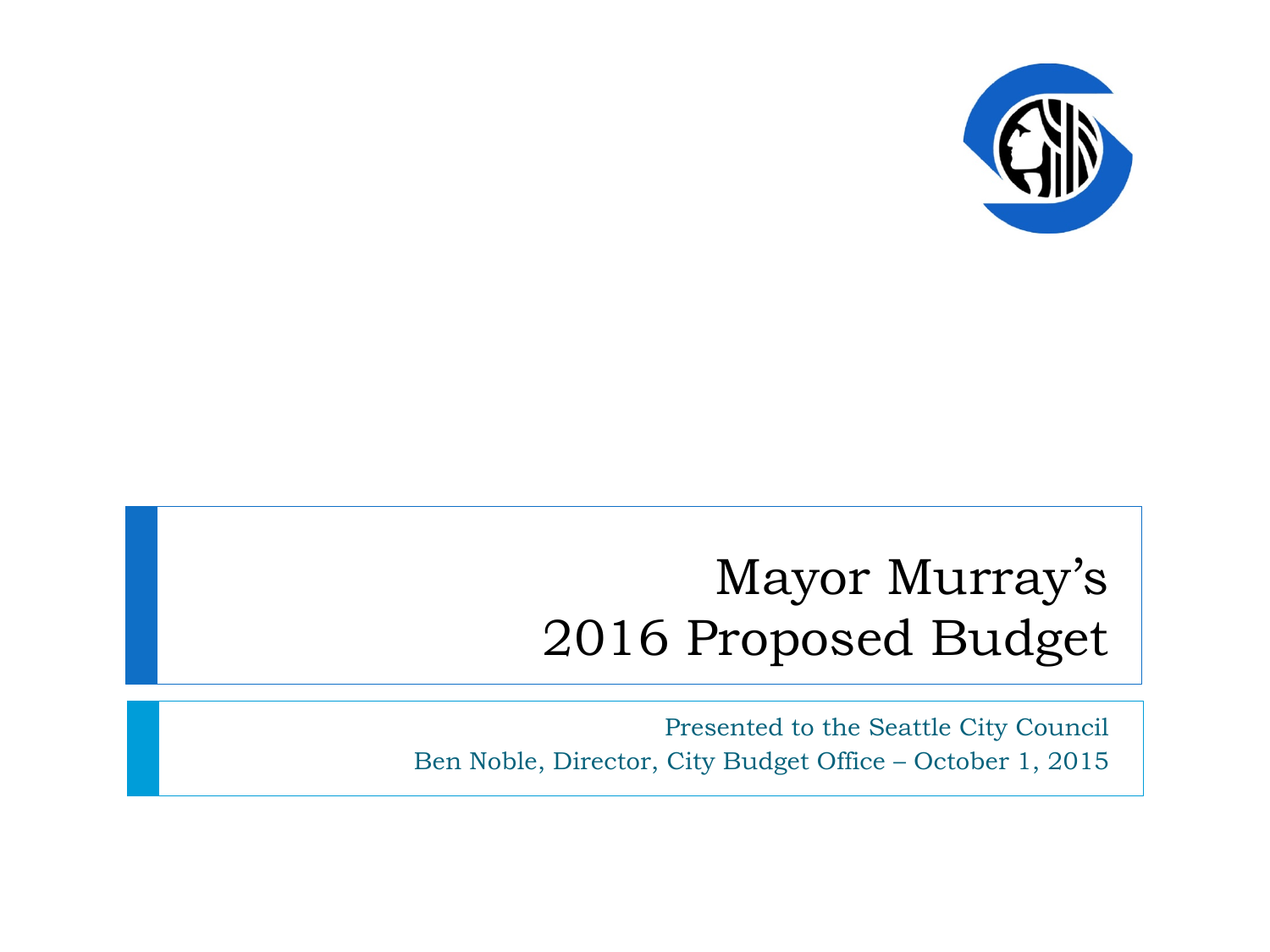## The Big Picture



2 Mayor Murray's 2016 Proposed Budget October 1, 2015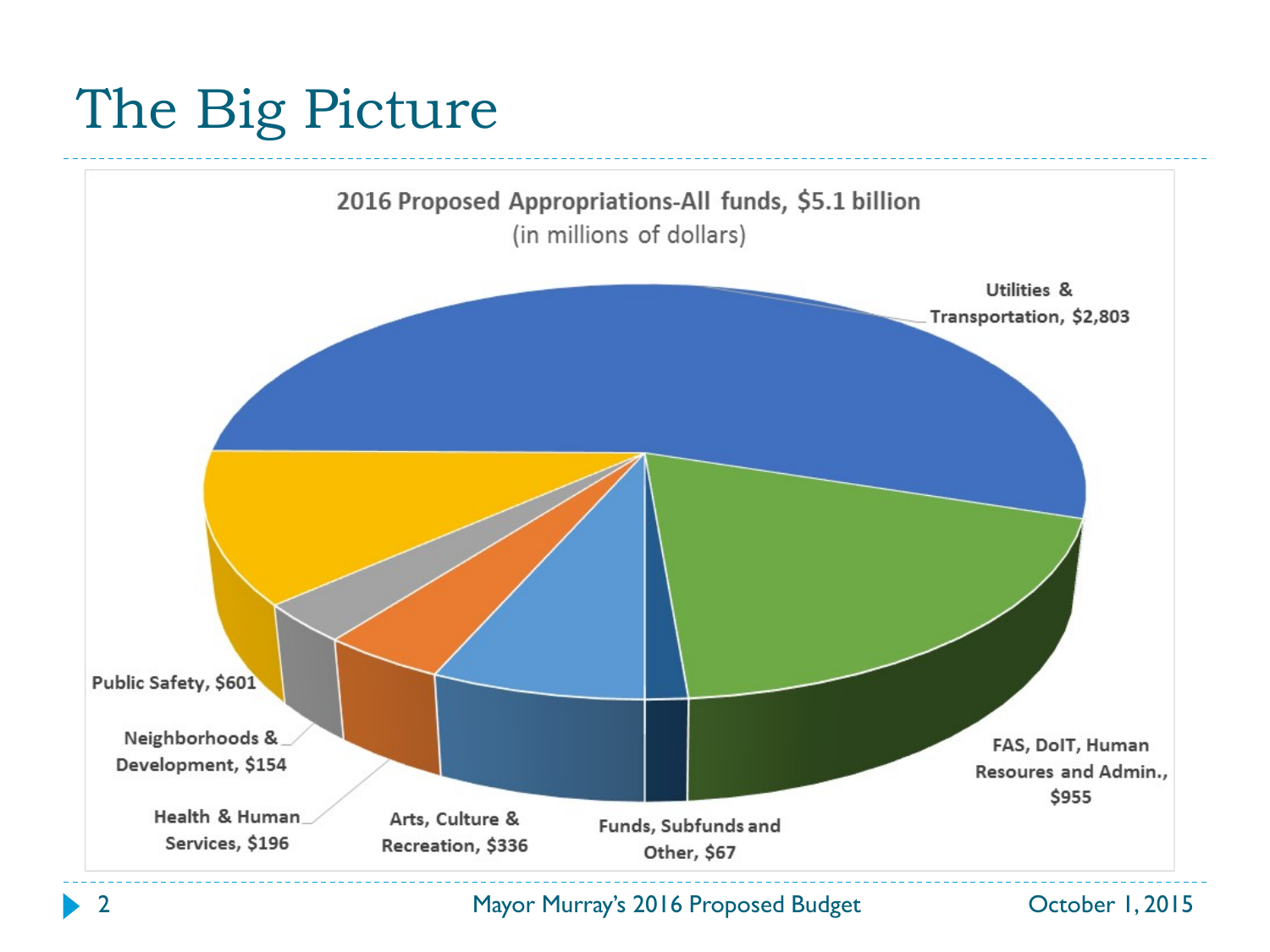### The General Fund - Expenditures



3 Mayor Murray's 2016 Proposed Budget October 1, 2015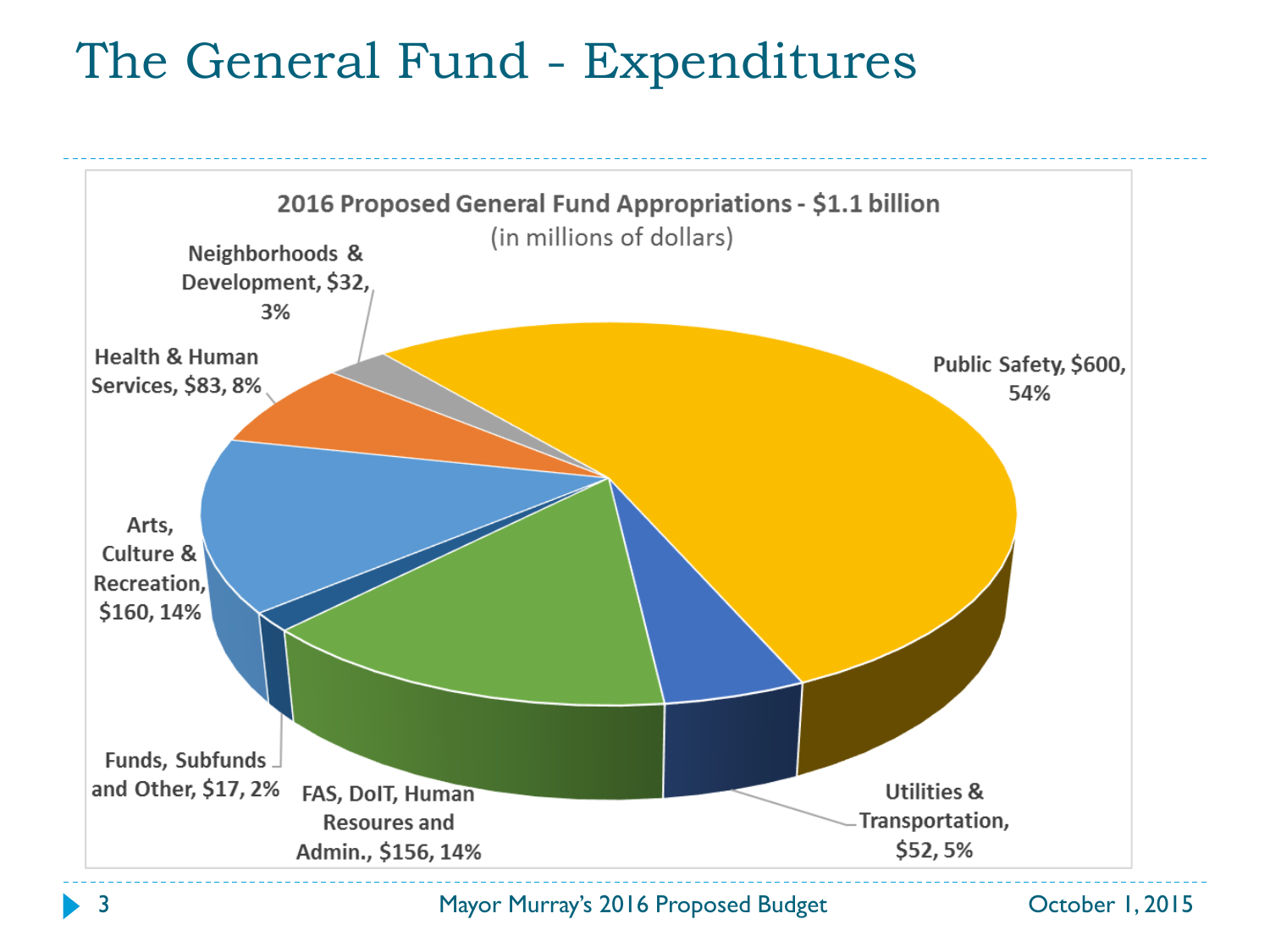## The General Fund - Revenues

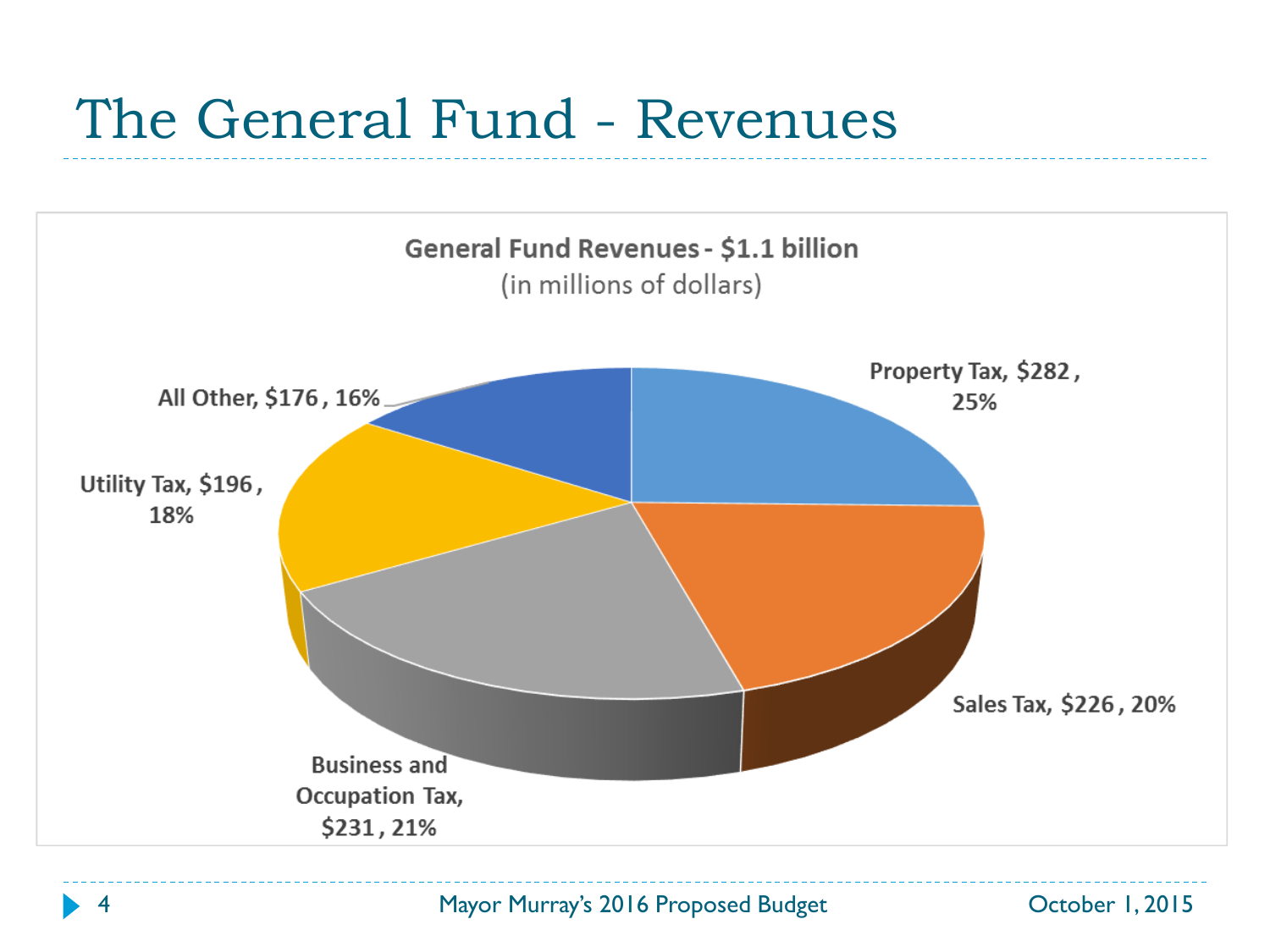# Economic Highlights



- Employment growth is expected to continue but at a slower pace.
- General Fund revenues are projected to grow 4.5% in 2016.
- Construction sector is both the strongest driver and the greatest risk.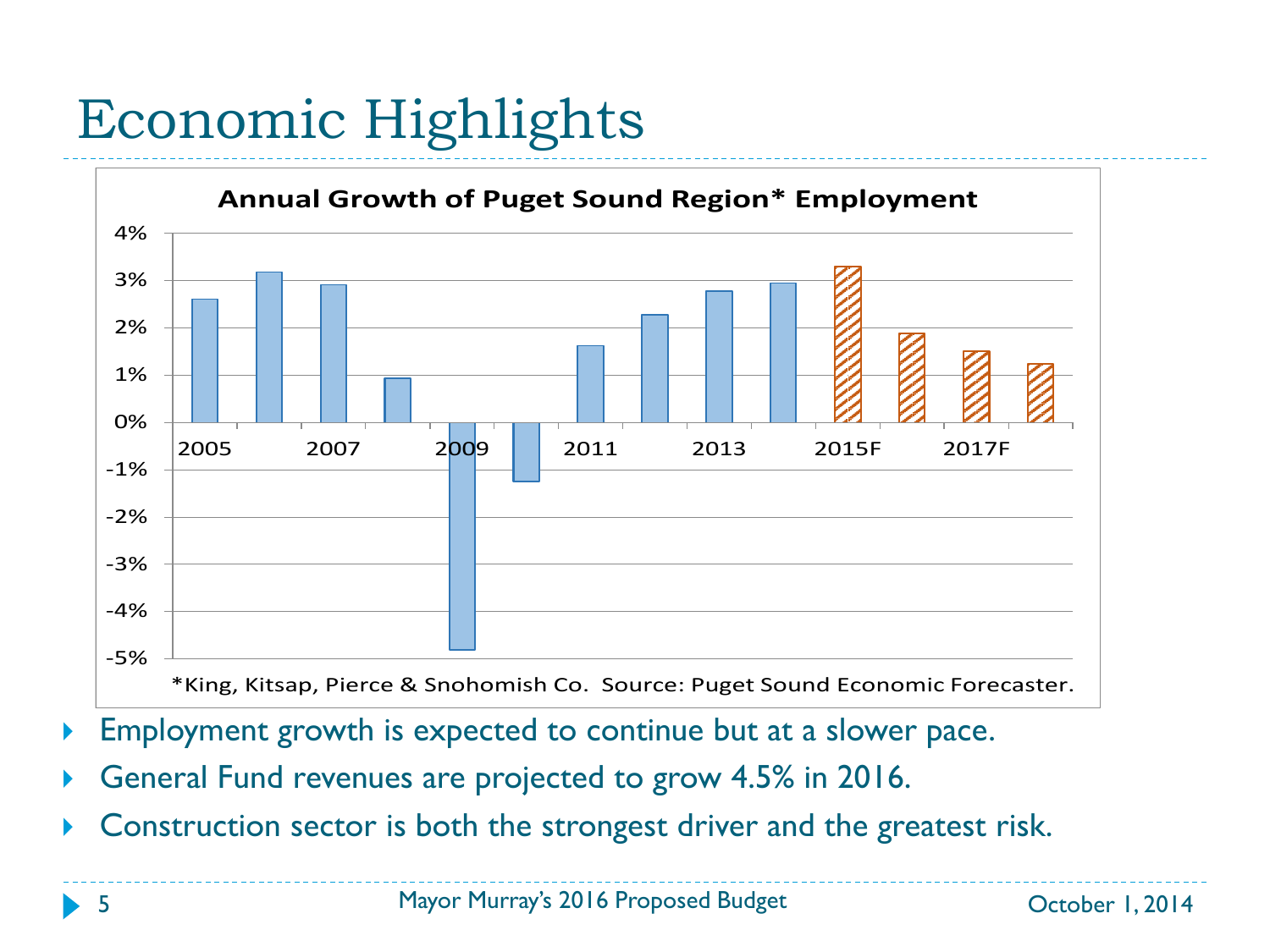### Construction Driving Growth in Sales Tax and B&O Revenues

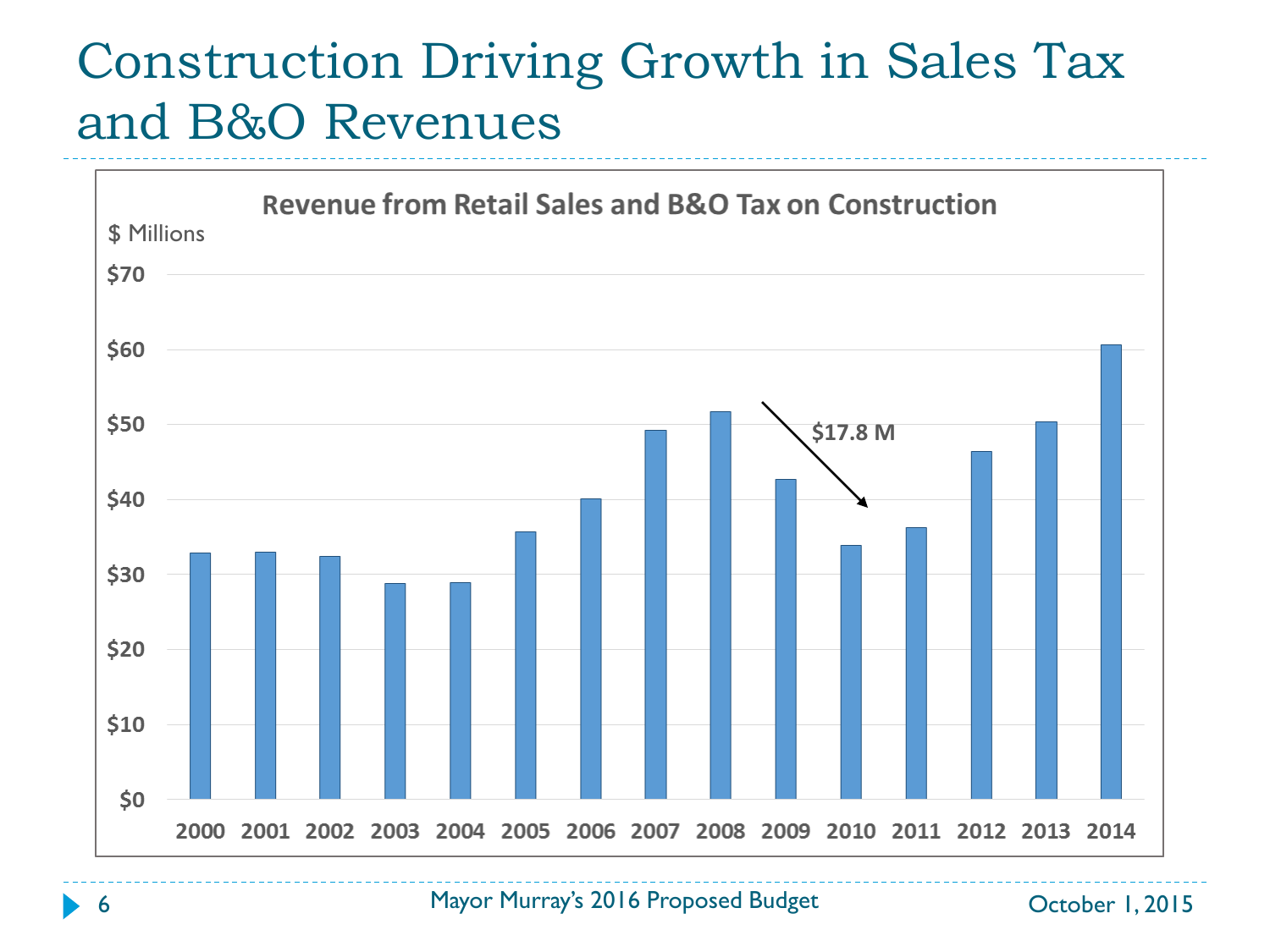### REET Revenues

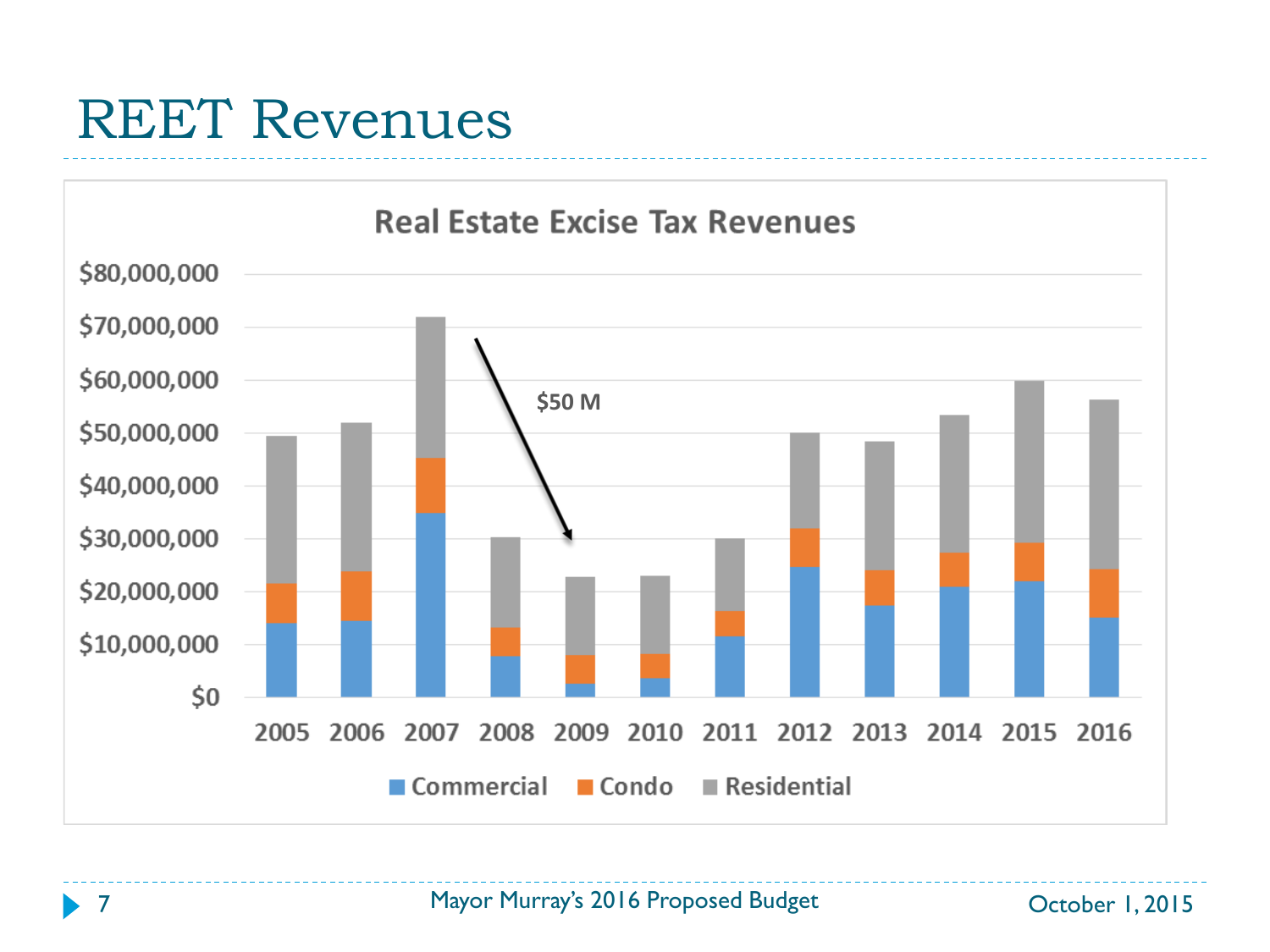## General Fund Summary

- ▶ Overall 2016 General Fund appropriations increase by 4.5%. Including a number of one-time investments.
- ▶ The Proposed Budget adds roughly 190 FTE. Of this total, approximately 80 FTE are supported by the General Fund.
- ▶ No underspend assumption for 2016.
- ▶ Sustainable into 2017 and beyond.
- A total of \$7.3 million to be deposited in the City's general government reserves.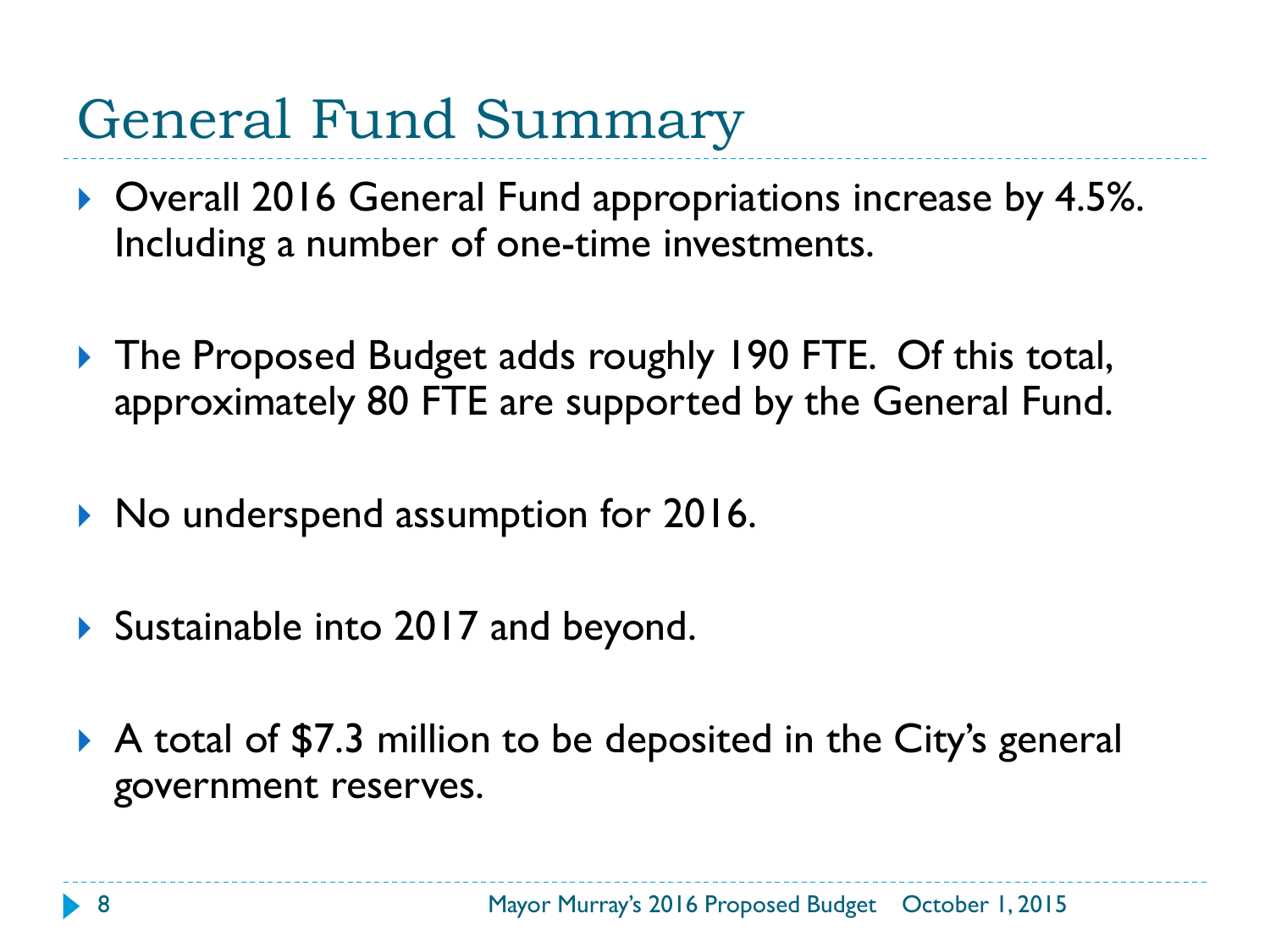# City Reserves Reach Historic Highs

### ▶ Reserves for 2016 will total \$106.5 million



Mayor Murray's 2016 Proposed Budget Charles Corporation Corporation 1, 2015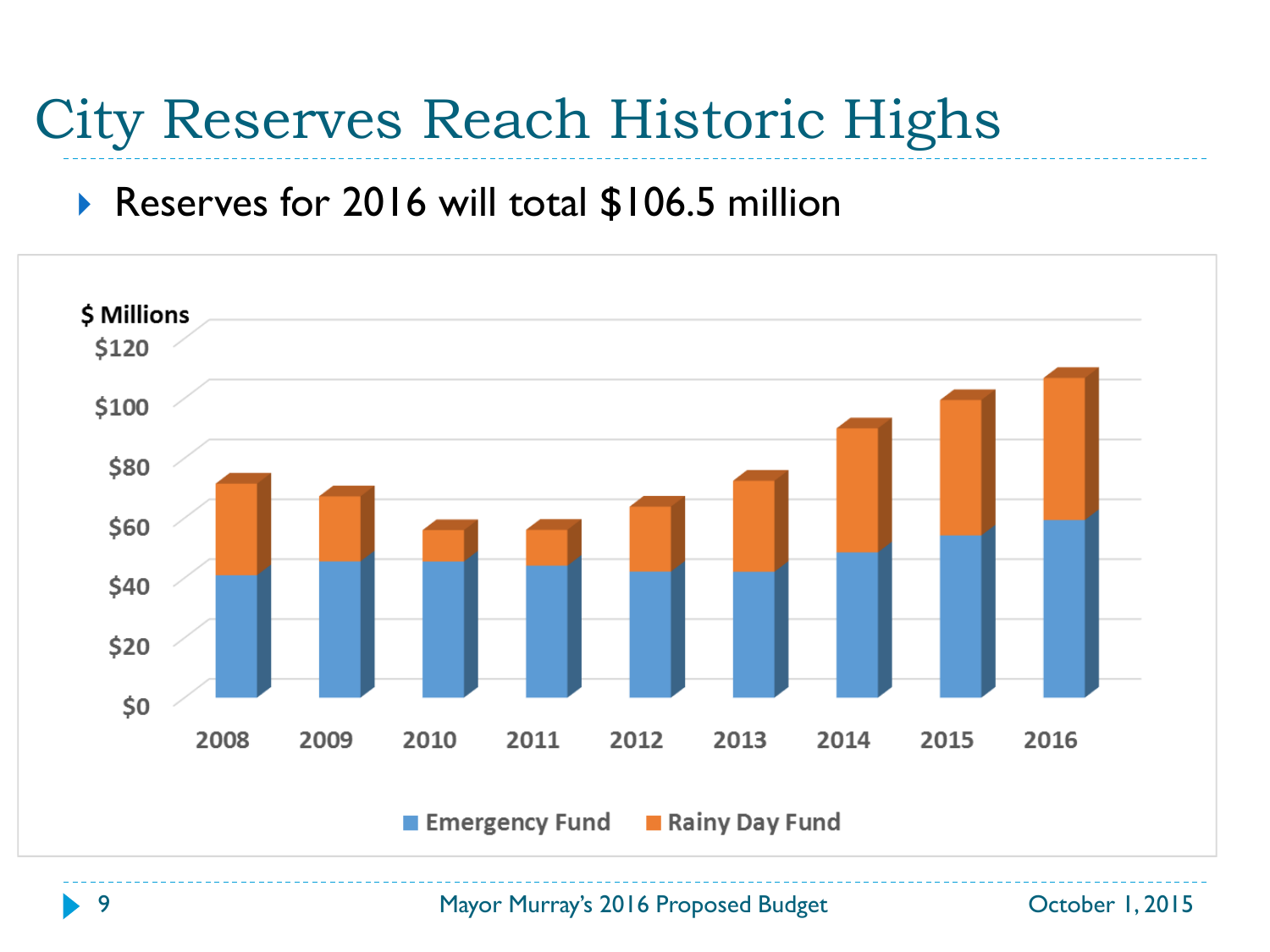# Mayor's Targeted Investments

- ▶ Planning for Growth
- Investing in Neighborhoods
- Enhancing Transportation Safety and Mobility
- **Improving Public Safety**
- **Ensuring Equity and Opportunity**
- **Protecting Those in Need**
- ▶ Arts Funding and Support for Cultural Institutions
- Developing a More Accountable City Government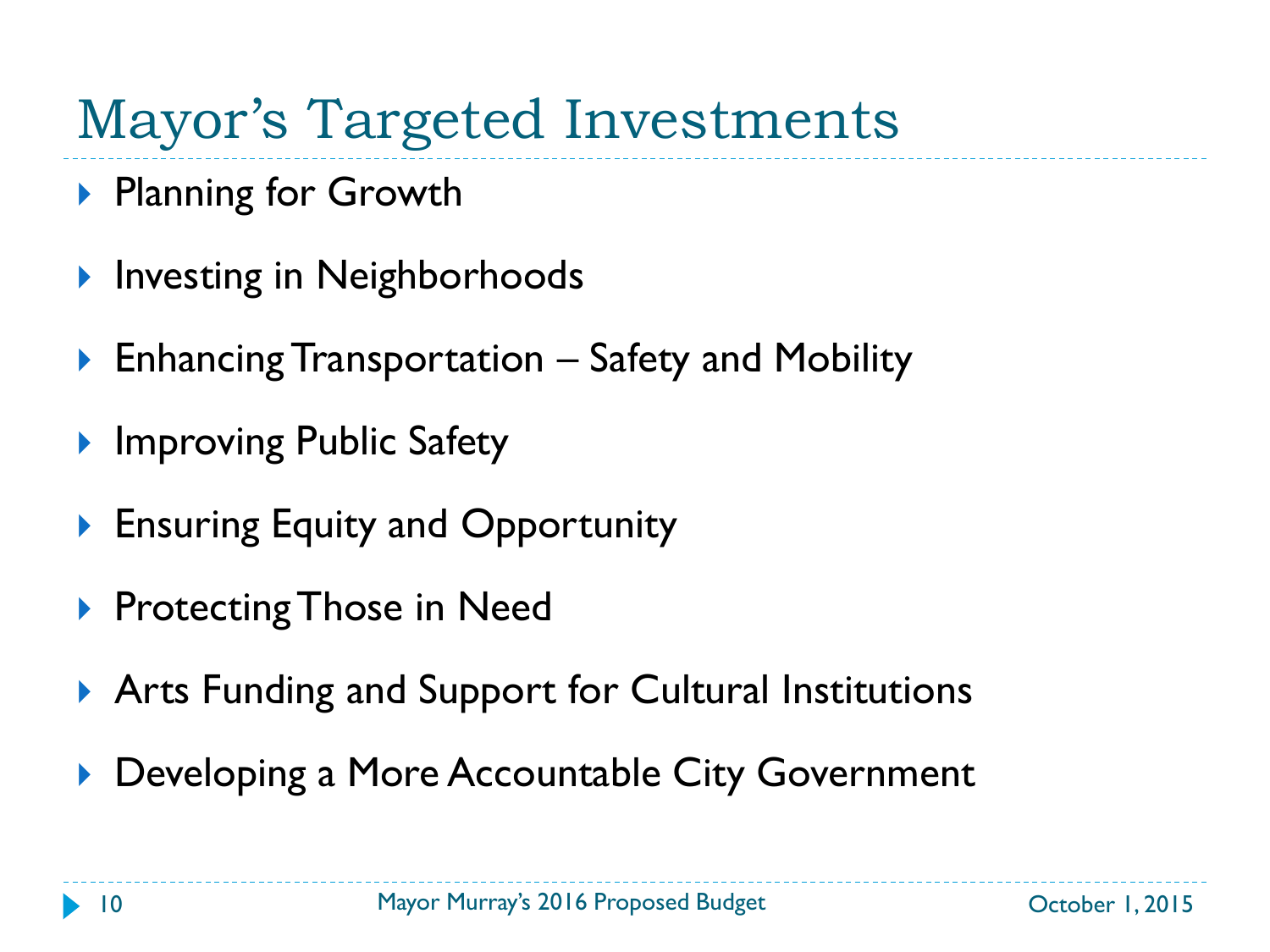# Planning for Growth

#### Create the Office of Planning and Community Development

- Better align City's planning functions.
- $\triangleright$  Coordinate all elements of planning  $-$  land use, transportation, parks, economic development, etc.
- Two divisions:
	- Research and Analysis
	- Planning and Implementation.
- **Transfer staff from DPD, expand with the addition of nine new** staff, and establish liaisons from key departments.
- Coordinate with DON on outreach.

#### Implement HALA Recommendations

- New staff position to pursue legislative strategy in Olympia.
- Additional staff in OH to implement projects with existing housing dollars and pursue opportunities provided by City surplus properties.
- Additional staff in OPCD to develop legislative proposals needed to implement recommendations.

#### Prepare for Renewal Housing Levy in 2016

- Work has already begun.
- Resources next year to complete support outreach and planning.

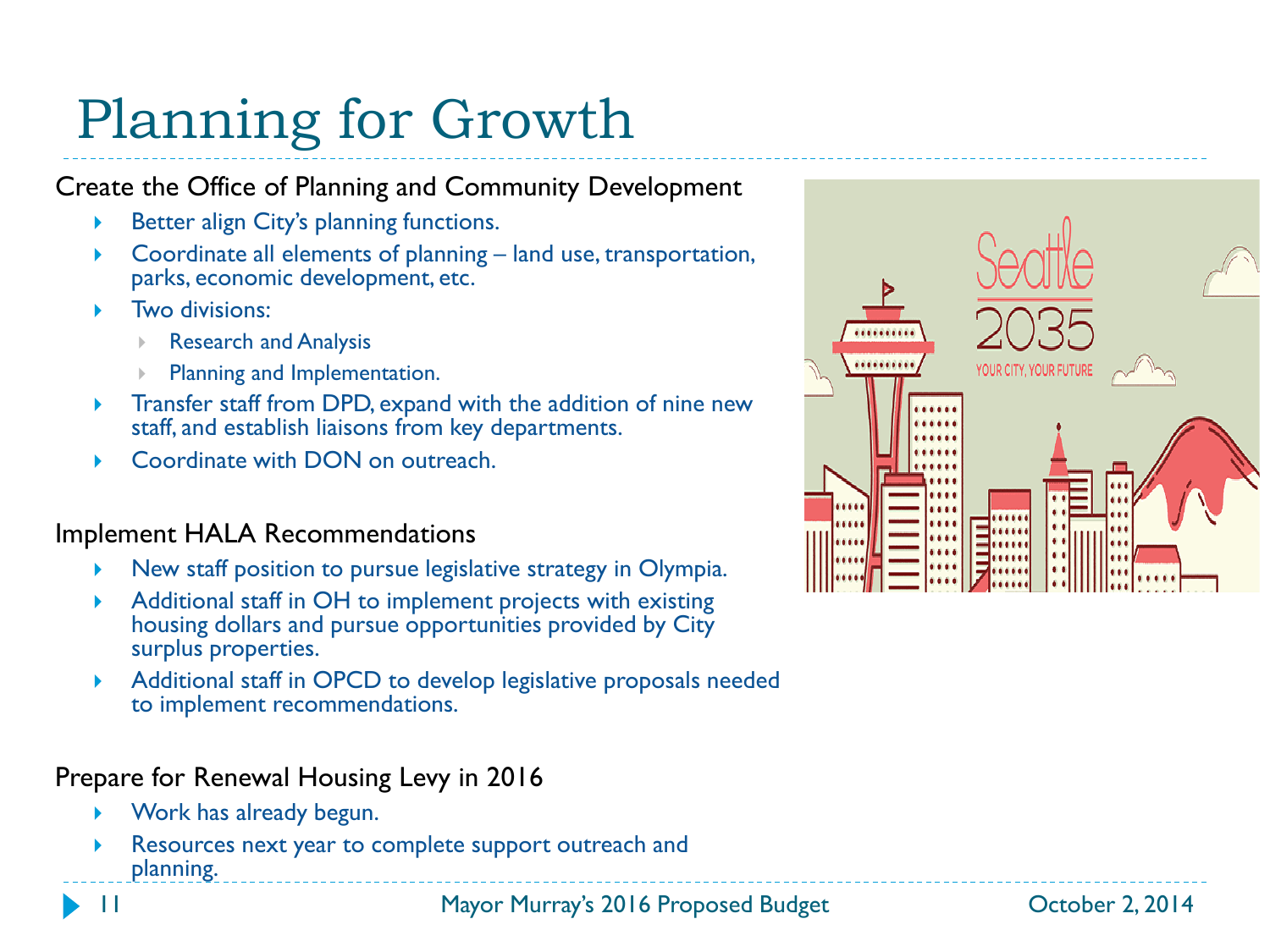## Investing in Neighborhoods

#### Implement Seattle Parks District (~\$47M)

- ▶ Full implementation in 2016.
- **\$31M** for major maintenance at playgrounds, sports fields, community centers, zoo, aquarium, etc.
- Also includes new programming for older adults, people with disabilities and historically underserved communities.
- And additional environmental restoration through the Green Seattle Partnership.

#### Promote Engagement with City Government

- **Initiate Participatory Budgeting program with Seattle's youth (\$500K).**
- **Establish a Mobile City Hall (\$385K).**
- ▶ Make "Find it / Fix it" walks program permanent and provide funding for small-scale improvements (\$30K).

#### Increase Capacity at Department of Neighborhoods

- ▶ Staff position for HALA Outreach.
- ▶ Increase staff support for Youth Commission and Participatory Budgeting.
- New position to support overall outreach and engagement functions.



12 Mayor Murray's 2016 Proposed Budget October 1, 2015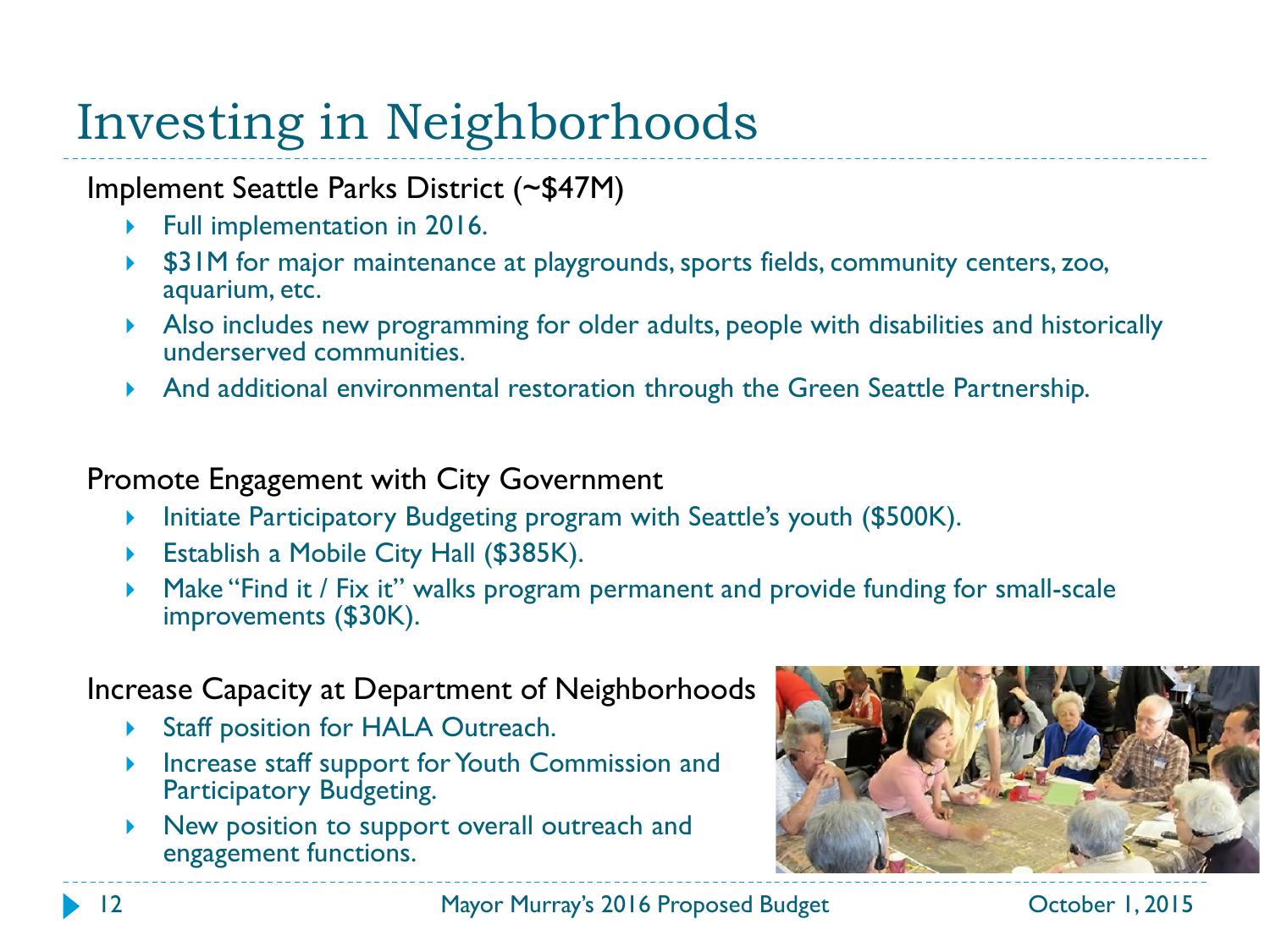## Enhancing Transportation

- Full implementation of Proposition #1 transit service enhancements. (\$43.9 M)
- Capital investments to leverage increased transit service, including \$1M for improvements to C and D RapidRide lines.
- Local BikeShare Investment (\$5M) to leverage up to \$10M from the Federal Government.
- Safety improvements in key corridors
	- Rainier Avenue South
	- Lake City Way
	- 35th Ave. SW
	- SW Roxbury



- Increased enforced and monitoring at construction sites funded by increased permit fees
- Complete parking pay station replacement in 2016. Newer technology allows for more dynamic pricing strategies.
- Budget does NOT assume passage of Move Seattle Levy. Expiration of Bridging the Gap levy reduces transportation funding by \$43 M.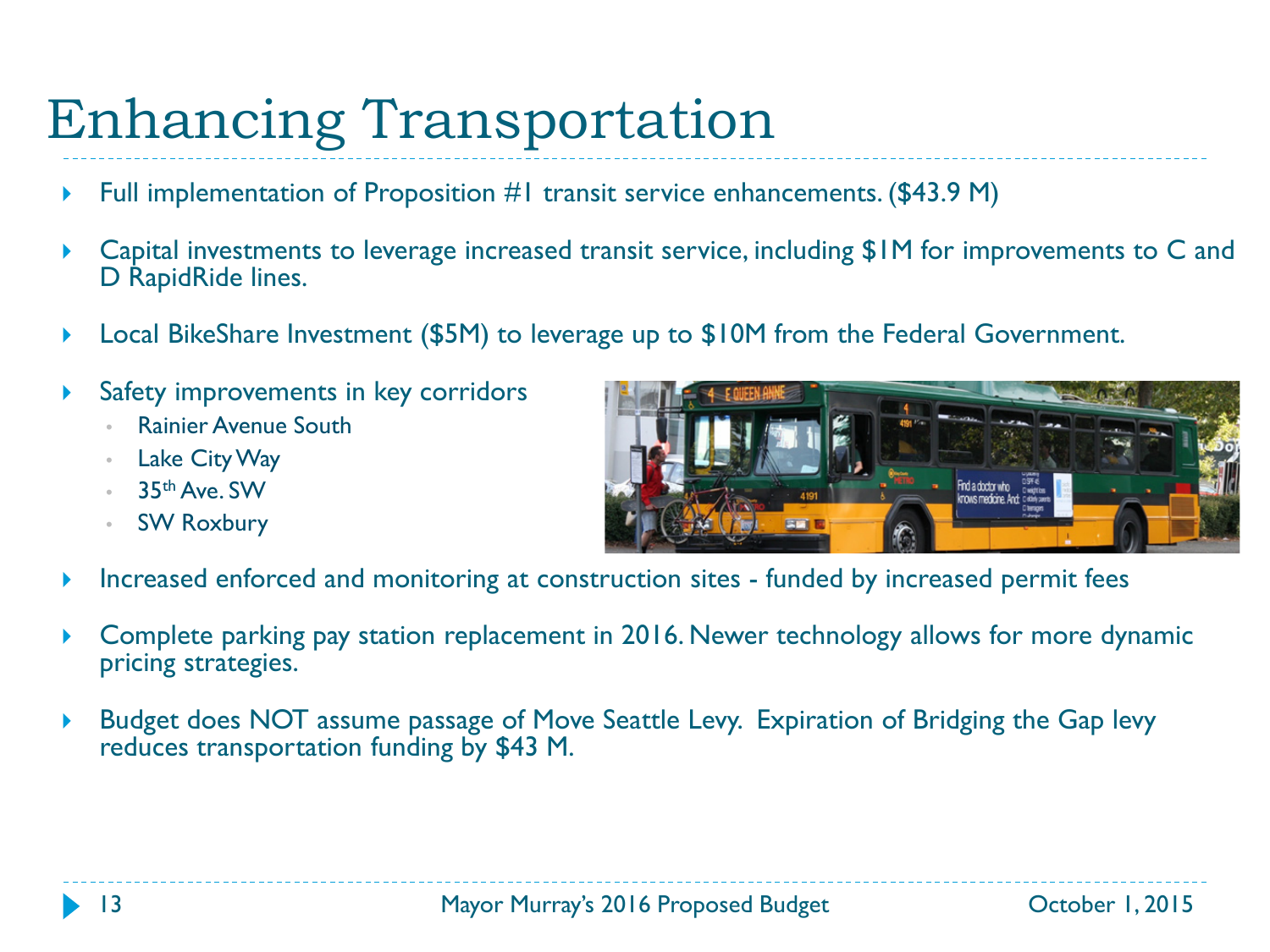# Improving Public Safety

### Seattle Fire Department

- Increase recruit class by 35 reduce overtime and fatigue (\$2.2M).
- Reduce barrier to recruiting by including EMT certification in training program (\$55K).
- Implement new program to reduce number of non- emergency 911 calls (\$240K).



### Seattle Police Department

- Accelerate officer hiring add 30 officers in 2016 (\$540K).
- Increase outreach  $-3$  new civilian positions to serve as community liaisons (\$500K).
- Sufficient resources to provide body-worn cameras to all patrol officers (\$1.8M + grant).
- Full funding for DOJ-required Data Analysis Platform (\$8M).
- Technology and staffing enhancements at 911 call center (\$800K).

### Broader Strategies to Enhance Public Safety

- ▶ Harborview/UW Pilot Program to reduce gun violence (\$275K).
- Sustaining support for Rainier Beach: A Beautiful Safe Place for Youth (\$50K & existing resources).
- Continued funding for SPD's "Safe Place" program. And additional support for other recommendations from the Mayor's LGBTQ Task Force.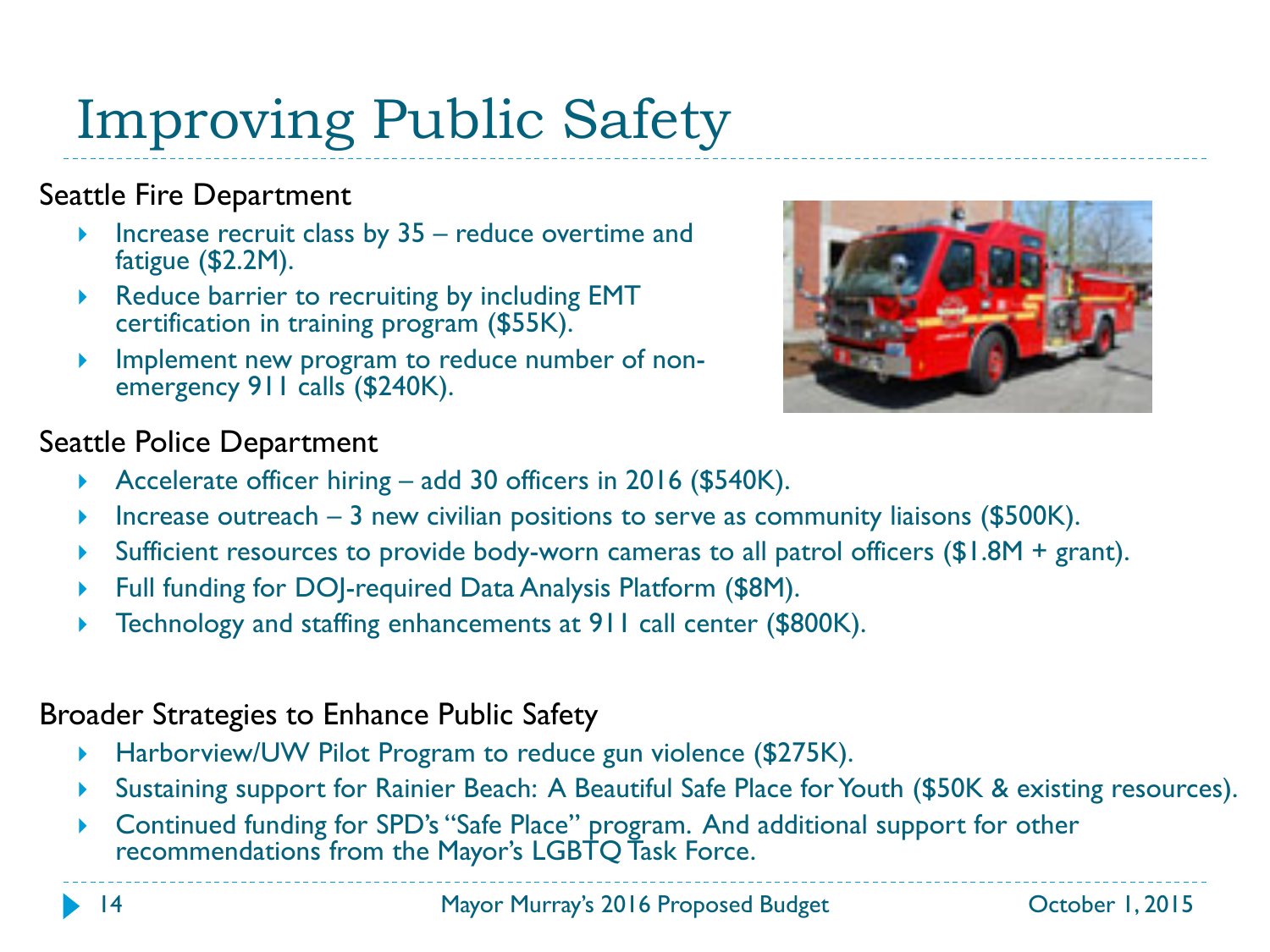# Ensuring Equity and Opportunity

### Office of Labor Standards

- ▶ Two additional staff for outreach and enforcement (\$240K).
- Additional funding for education of employees and employers (\$200K).

#### Office of Sustainability and the Environment

Expand Equity and Environment Initiative (\$100K)

#### Seattle Library

Increase availability of loanable Wi-Fi hotspots  $$140K$ ).

Office of Immigrant and Refugee Affairs

- Expand New Citizenship Program (\$200K).
- Establish Immigrant Family Institute (\$60K).



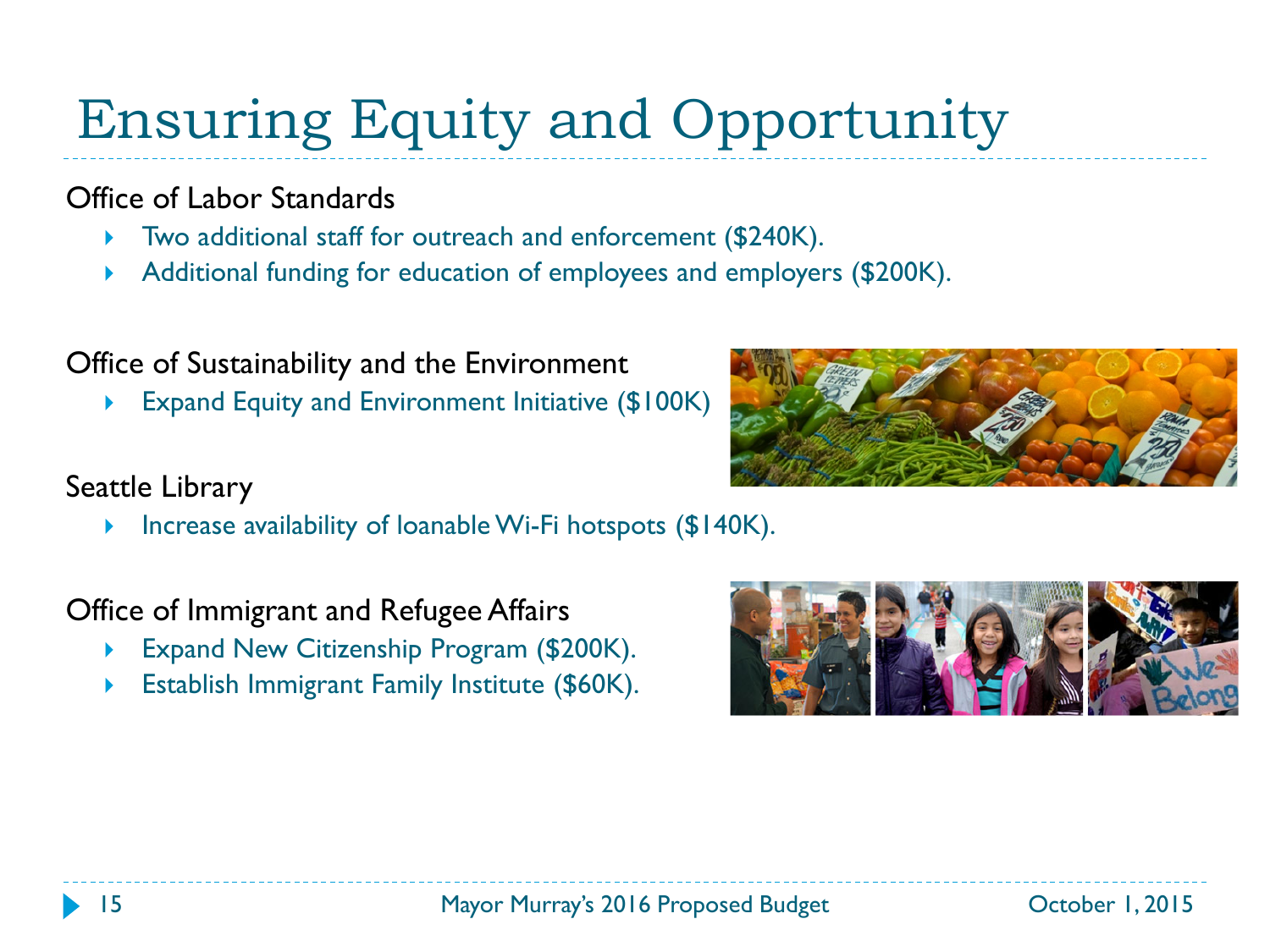# Services for Those in Need

### Shelter  $(\sim $1.5$  M)

- ▶ Continue support for authorized encampments.
- New 100-bed shelter at City-owned facility in the Uptown neighborhood.
- **Funding to extend shelter hours to provide day-time services.**
- Expand youth shelter.
- Full-time staff position dedicated to homelessness.

### Food (\$250K)

- Support development of a Food Lifeline's new warehouse.
- Serves food banks throughout the city.

#### Health Care

- Multiple requests for capital funding from community health centers.
- ▶ \$1.5 million to be awarded through a competitive process

### Implement Portfolio Model (\$300K)

- **More efficient contracting.**
- **Increased focus on prevention.**
- Outcome-based Framework.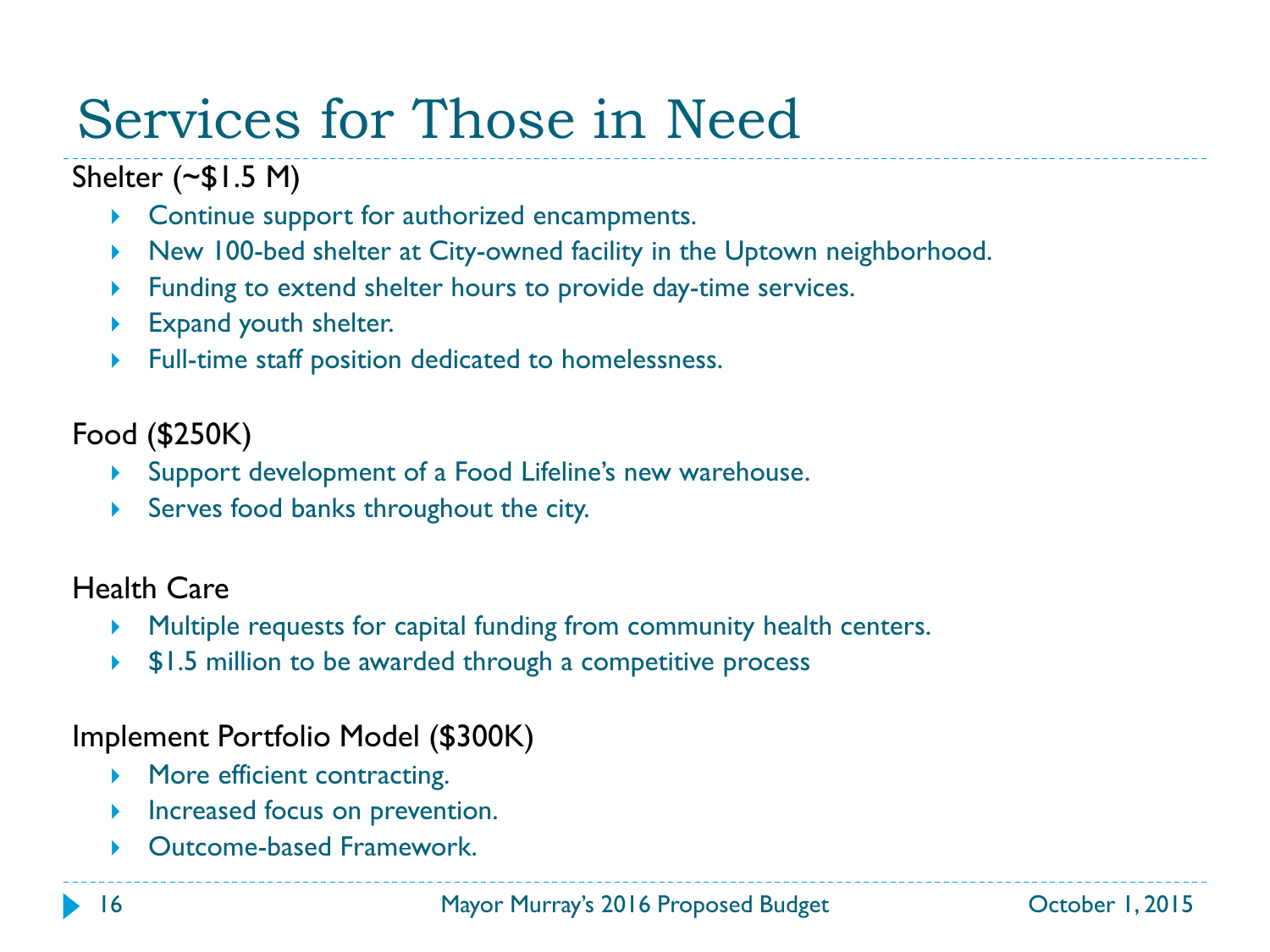## Arts Funding and Support for Cultural Institutions

- **Increase share of Admissions Tax dedicated to Arts** from 75% to 80% - \$400K
- ▶ Nordic Heritage Museum \$500,000
- ▶ Town Hall \$500,000
- ▶ Burke Museum \$500,000
- ▶ Seattle Opera's Mercer Arena Project \$200,000 (part of overall \$5M commitment)